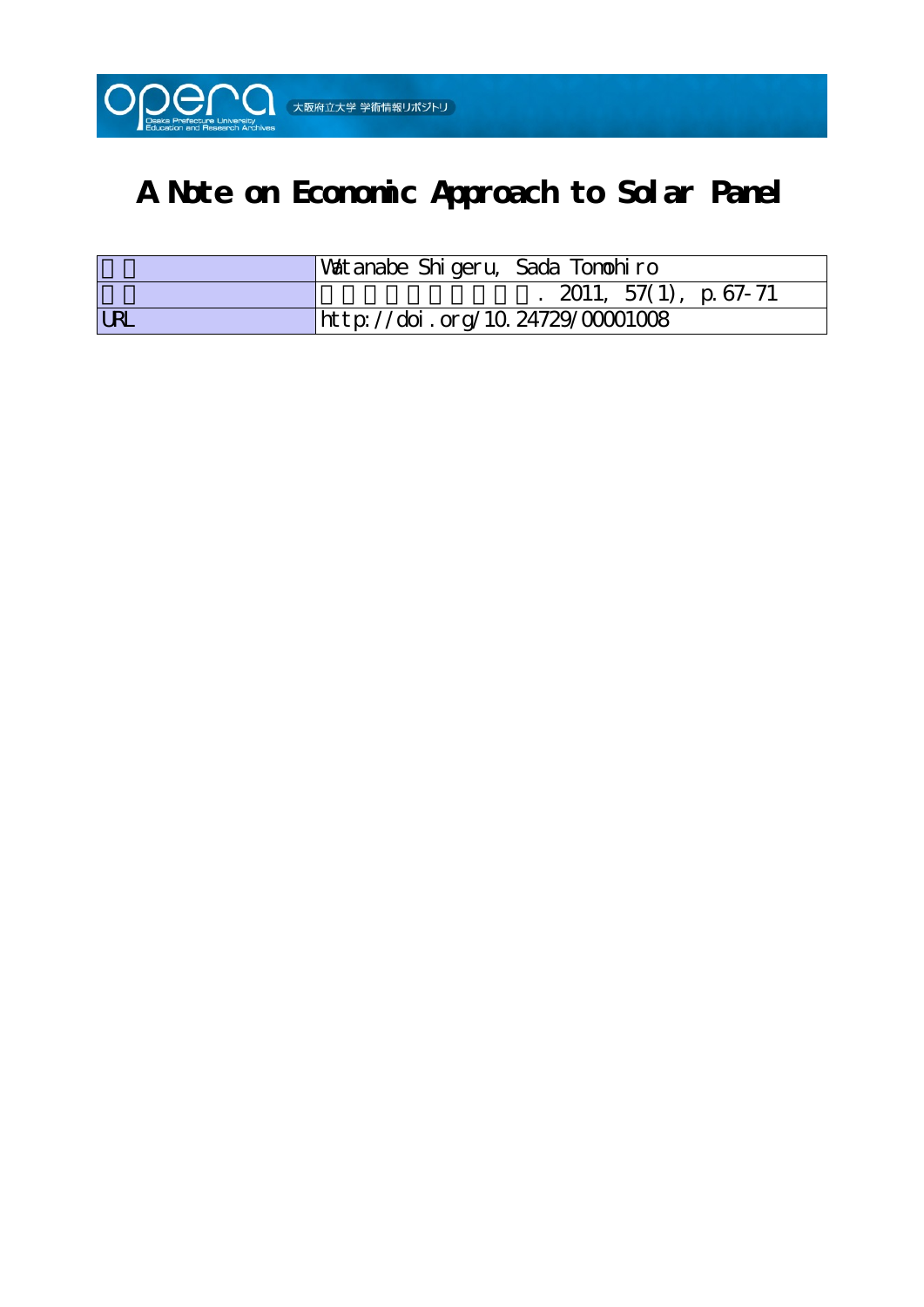# A Note on Economic Approach to Solar Panel

# Shigeru Watanabe\* Tomohiro Sada<sup>\*\*</sup>

Abstract: The electric power produced by solar panel is clean energy and important for the environment. In this note, the policy for the clean energy i.e. the electric power produced by the solar panel will be examined.

We get the following result; the policy of decreasing  $r = P_B/P_A$ ; the rate between the price,  $P_B$ , of electric power supplied by the electric power company and the price,  $P_A$ , of the electric power produced with solar panel and bought by the electric power company from the consumer with solar panel, may rather decrease the latter price,  $P_A$ , which implicates the decrease in the supply of electric power produced by the solar panel.

Key Words: Environment, Solar Panel, Clean Energy, Electric Power.

## 1. Introduction

The electric power produced by solar panel is clean energy and important for the environment<sup>1</sup>.

In this note, we will analyze the policy for the clean energy; the electric power produced by the solar panel.

In the next section, a simple model of solar panel will be presented. Concluding remarks will be given in the last section.

#### 2. A Simple Model of Solar Panel

In the following, we will use the following notation.

<sup>\*</sup> Professor of Economics at the Osaka Prefecture College of Economics,

<sup>1-1,</sup> Gakuencho, Nakaku, Sakai-City, Osaka 599-8531, Japan

<sup>\*\*</sup> Post graduate student of Economics at Osaka Prefecture University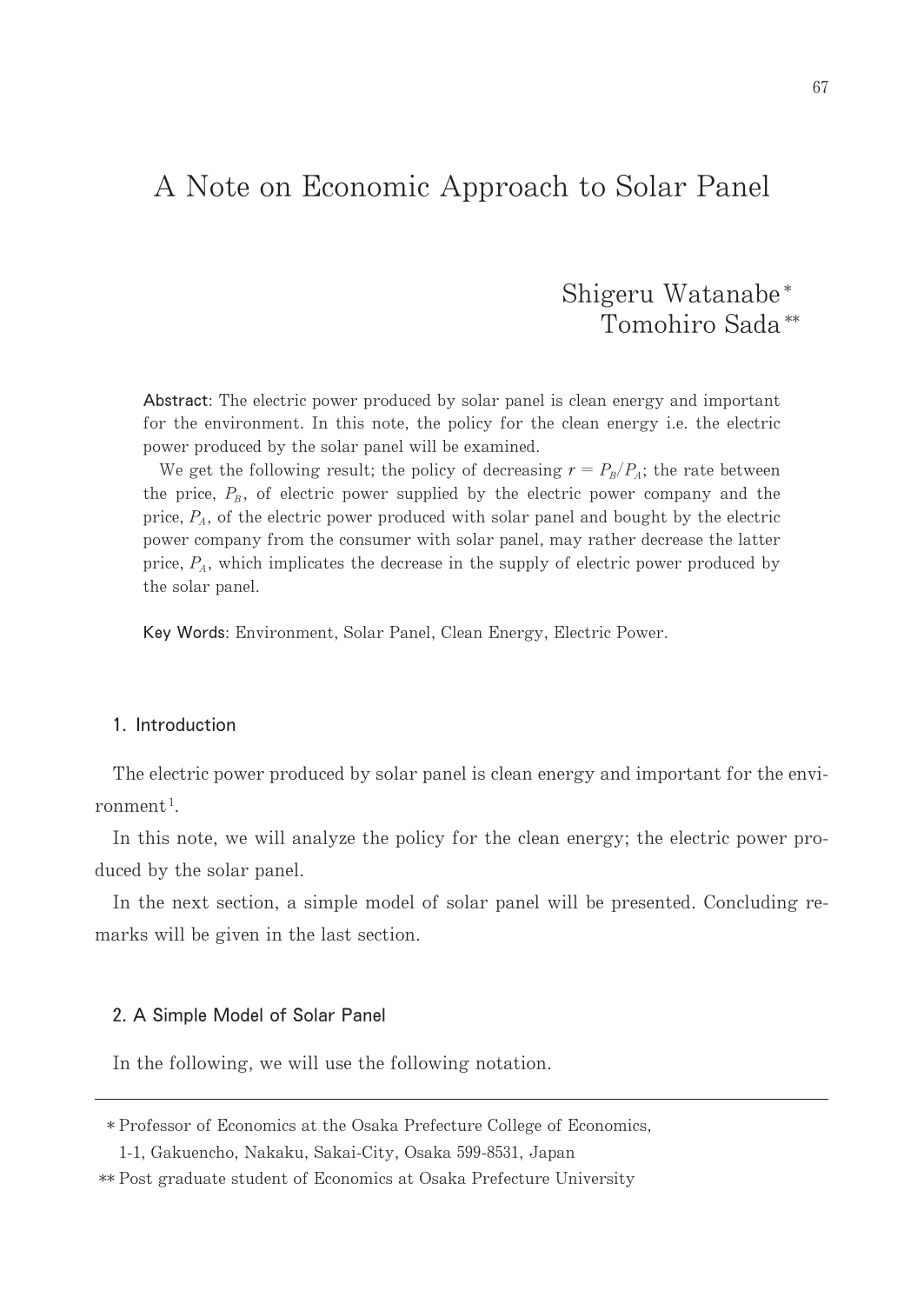$S_A$ ; the amount of electric power produced by consumer A with solar panel.

- $D_A$ ; the amount of electric power consumed by the consumer A with solar panel.
- $D_B$ ; the amount of electric power consumed by the consumer B without solar panel.
- $P_A$ ; the price level at which residual electric power produced by the solar panel is sold to the electric company.
- $\hat{S}_A \equiv (S_A D_A)$ , is the amount of electric power sold by the consumer A to electric power company.
- $P_B$ ; the price level at which electric power is sold by the electric company to consumer *B* without solar panel.

To make the analysis simple, it is assumed that the demand,  $D_A$ , of consumer A for electric power is less than the amount of the electric power,  $S_A$ , produced by the consumer  $A$  who has solar panel.

The profit,  $\pi$ , of the electric power company is denoted by the following equation  $(1)$ 

$$
\pi = P_B D_B (P_B) - P_A \hat{S}_A (P_A) - cS,
$$
\n(1)

where  $c$  is the average cost of producing the electric power and

S is equal to  $D_B - \hat{S}_A$ .

In the following we assume that the government determines the rate,  $r$ , such that

$$
r = \frac{P_B}{P_A}.\tag{2}
$$

Using equation  $(2)$ , the equation  $(1)$  is rewritten as

$$
\pi = rP_A D(rP_A) - P_A \hat{S}_A(P_A) - c \{ D_B(rP_A) - \hat{S}_A(P_A) \}.
$$
\n(3)

Maximizing (2) with respect to  $P_A$  yields the following first order condition.

$$
\frac{d\pi}{dP_A} = -2\left(\frac{r^2}{n} + \frac{1}{b}\right)P_A + \frac{rm}{n} + \frac{cr}{n} + \frac{c}{b} = 0,\tag{4}
$$

where the supply function for the electric power by  $\tilde{A}$  is specified such that

$$
\hat{S}_A = bP_A, b > 0,
$$

and the demand function for the electric power by  $B$  is specified such that

$$
P_B = m - n D_B. \tag{5}
$$

The equation  $(5)$  is rewritten from  $(2)$ ,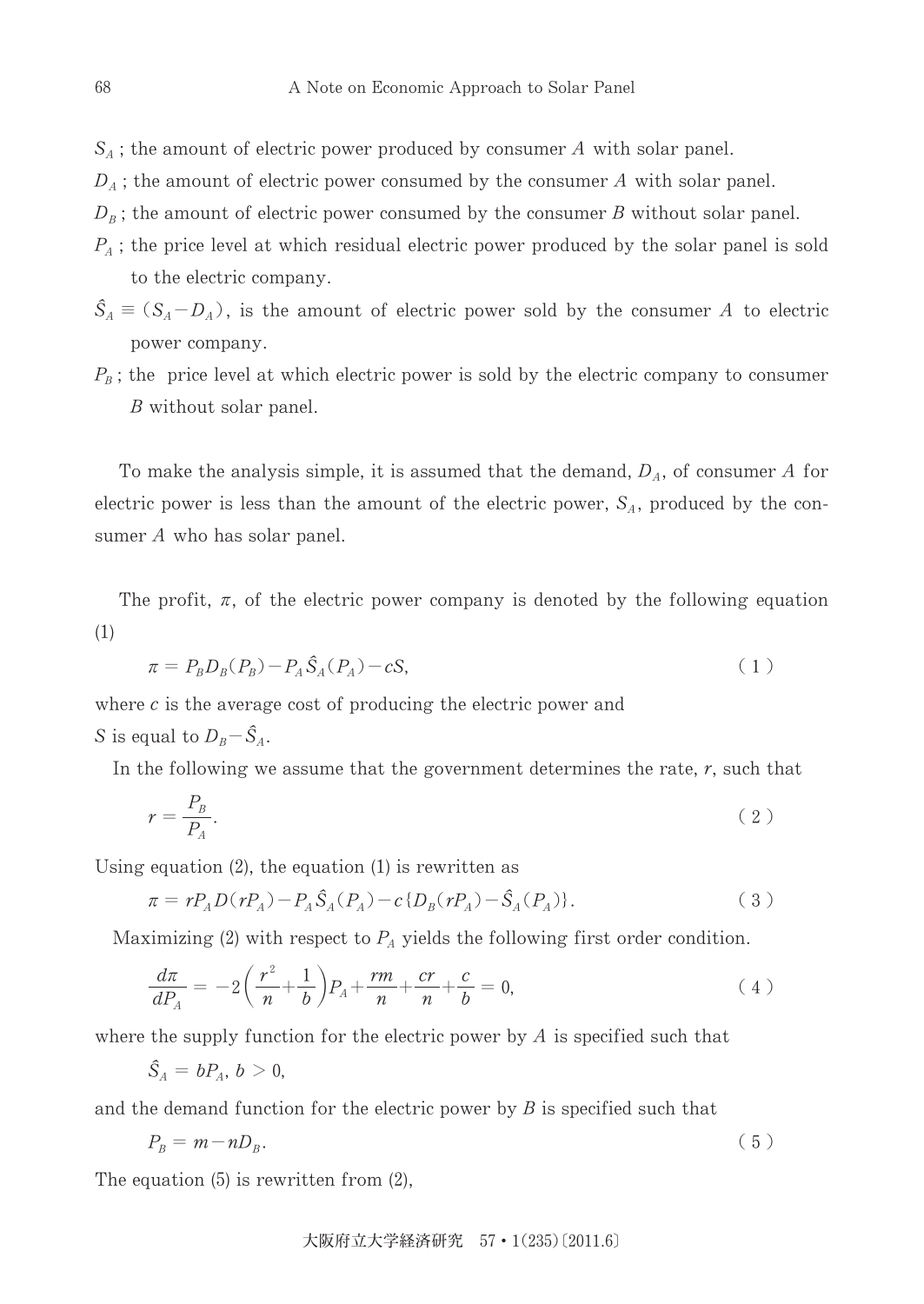$$
rP_A = m - nD_B
$$
, then  

$$
nD_B = m - rP_A
$$
.

Second order condition is satisfied.

$$
\frac{d^2\pi}{dP_A^2} = -2\left(\frac{r^2}{n} + \frac{1}{b}\right) < 0. \tag{6}
$$

From the first order condition the optimal price,  $P_A^*$ , of the electric power is derived to be

$$
P_A^* = \frac{(m+c)r + \frac{cn}{b}}{2\left(r^2 + \frac{n}{b}\right)}.\tag{7}
$$

Using the equation (7), we can examine the effect of the change in  $r$  on the optimal value of  $P_A$ .

$$
\frac{\partial P_A}{\partial r} = \frac{(m+c)\left(r^2 + \frac{n}{b}\right) - 2\left\{(m+c)r + \frac{cn}{b}\right\}r}{2\left(r^2 + \frac{n}{b}\right)}.
$$
\n(8)

We define  $r^*$  such that the numerator of the equation (8) is equal to 0. From (8) we obtain the following results;

$$
r^* \gtrless 1,
$$

according as,

$$
\frac{n-b}{n} \geqslant \frac{2c}{m+c}.\tag{9}
$$

We examine the following three cases.

In case 1, where  $\frac{n-b}{n} < \frac{2c}{m+c}$ ,

the smaller the  $m$ , the higher the possibility of case 1.

In the same way, the larger the  $b$ , the higher the possibility of case 1.

In this case, the following relation holds;  $r^* < 1$ , for any r such that  $r \ge 1$ ,

$$
\frac{\partial P_A^*}{\partial r} < 0 \text{, hence } \frac{\partial P_B^*}{\partial r} = P_A(1 - \eta), \text{ where } \eta \equiv \left| \frac{r}{P_A} \frac{\partial P_A}{\partial r} \right|.
$$

Therefore,  $\frac{\partial P_B}{\partial r} \geq 0$  according as  $1 \geq \eta$ .

In case 2, the equality holds in (9), hence in this case,  $r^* = 1$ .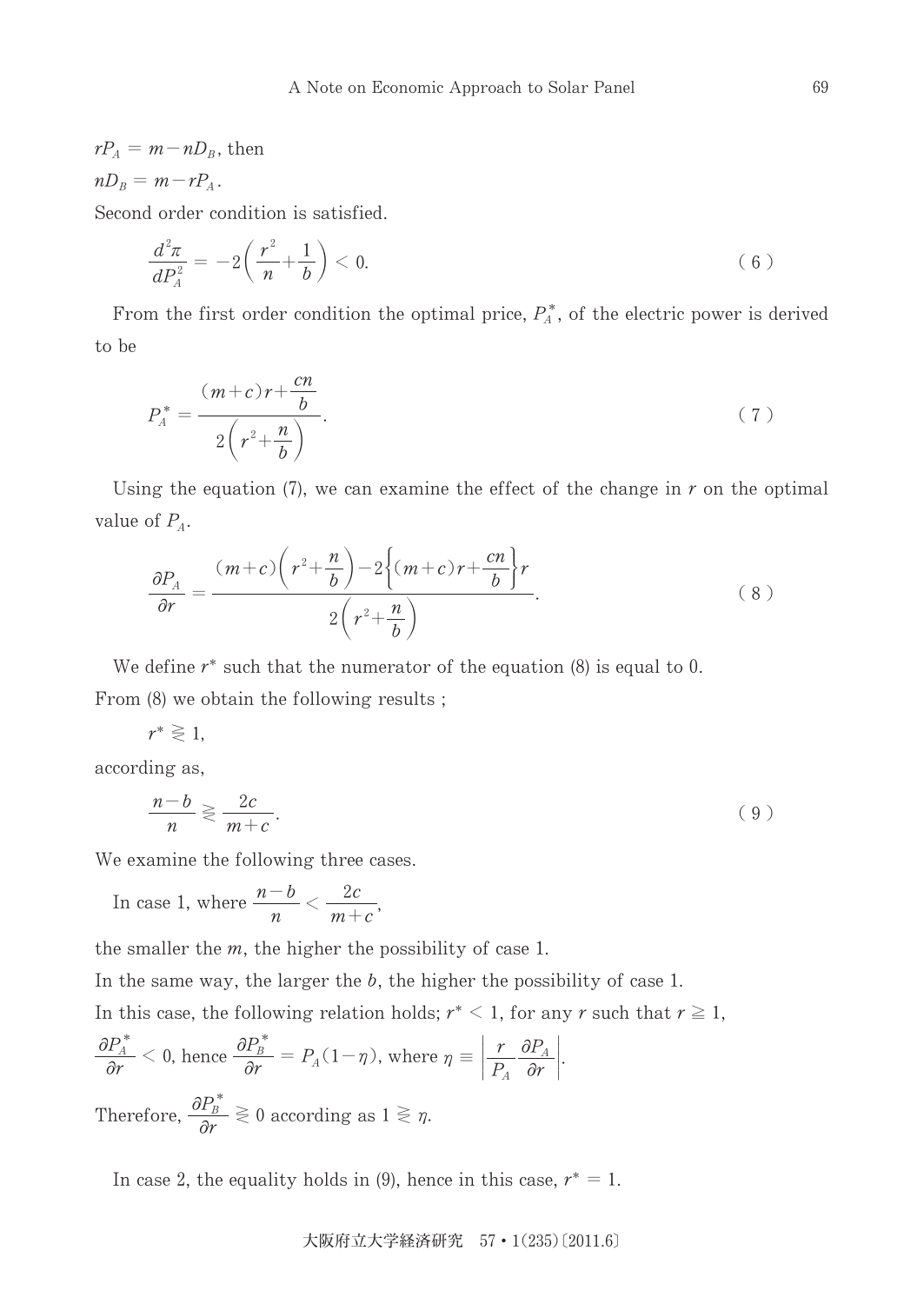If  $r = 1$  then  $\partial P^{\,\ast}_{\!A_{--}}$  $\frac{r_A}{\partial r} = 0$ , hence - $\frac{\partial P_{\scriptscriptstyle B}^*}{\partial r} = P_{\scriptscriptstyle A}^* > 0.$ If  $r > 1$  then  $\partial P^*_A$  $\frac{\partial P_A^*}{\partial r} < 0$ , hence  $\frac{\partial P_B^*}{\partial r}$  $\frac{P_B}{\partial r} = P_A(1-\eta).$ Therefore,  $\frac{\partial P_B^*}{\partial r} \gtrless 0$  according as  $1 \gtrless \eta$ .

In case 3, where  $r^* > 1$ ,

the larger the  $m$ , the high the possibility of case 3.

In the same way, the smaller the  $b$ , the higher the possibility of case 3.

If  $1 \leq r < r^*$  then  $\partial {P^*_A}^*$  $\frac{\partial P_A^*}{\partial r} > 0$ , hence  $\frac{\partial P_B^*}{\partial r} = P_A^* + r \frac{\partial P_A^*}{\partial r}$  $\frac{d^{2}A}{dr} > 0.$ If  $r = r^*$  then  $\partial P^{\,\ast}_{\!A_{-}}$  $\frac{d^{2}A}{dr} = 0,$ hence  $\frac{\partial P^{\ast}_{\scriptscriptstyle{B}}}{\partial r} = P^{\ast}_{\scriptscriptstyle{A}} > 0.$ If  $r^* < r$  then  $\partial P^{\,\ast}_{\!A_{-}}$  $\frac{d^{T}A}{dr}<0,$ hence  $\frac{\partial P_B^*}{\partial \rho}$  $\frac{P_B}{\partial r} = P_A(1-\eta).$ 

Therefore,  $\frac{\partial P_B^*}{\partial r} \gtrless 0$ . according as  $1 \gtrless \eta$ .

## 3. Concluding Remarks

We get the following interesting result especially in the case 3.

The larger the  $m$  or the smaller the  $b$ , the higher the possibility of case 3.

In the case 3, we get the following result; the policy of decreasing  $r = P_B/P_A$ ; the rate between the price,  $P_B$ , of electric power supplied by the electric power company and the price,  $P_A$ , of the electric power bought by the electric power company from the